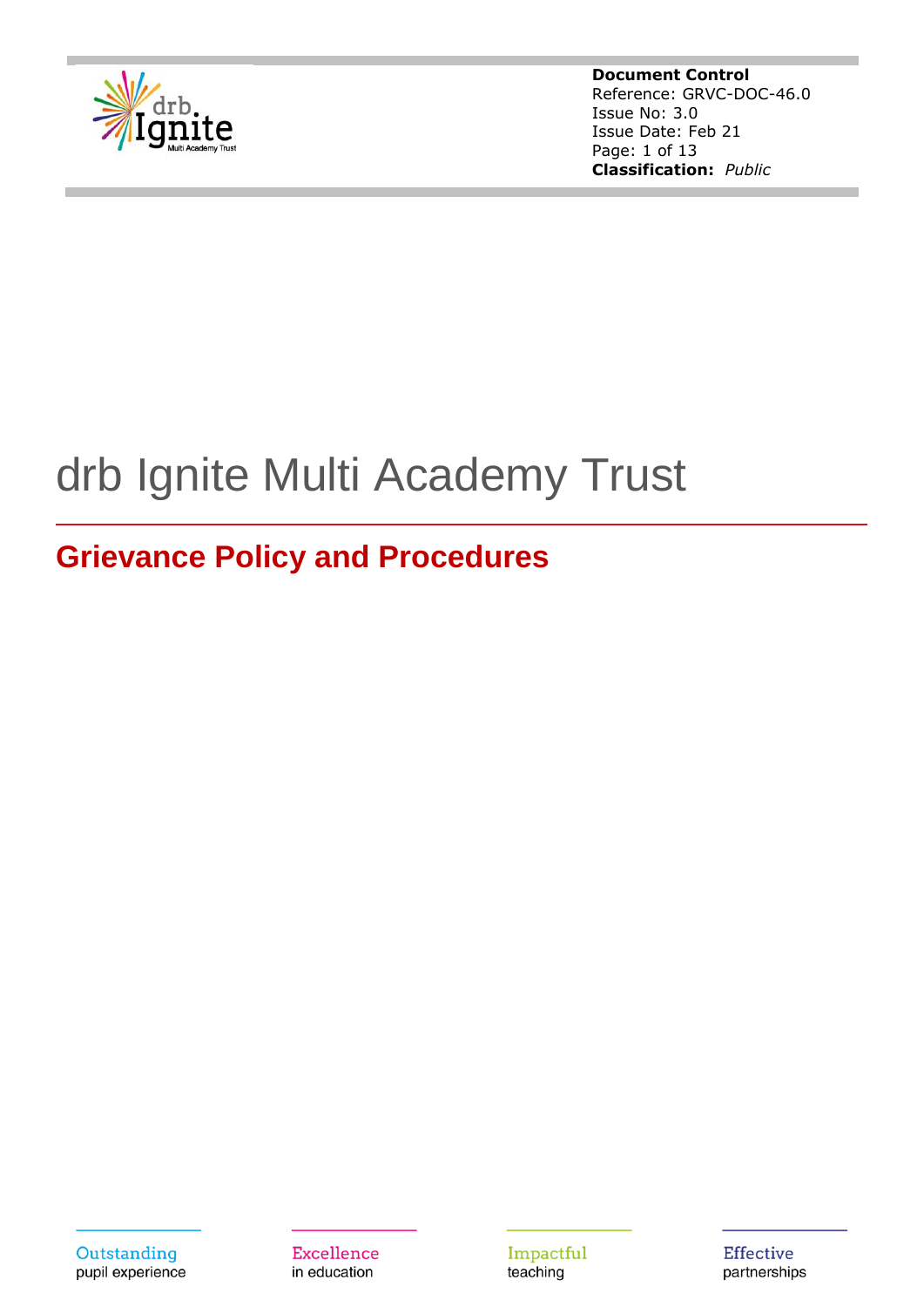

**Document Control** Reference: GRVC-DOC-46.0 Issue No: 3.0 Issue Date: Feb 21 Page: 2 of 13 **Classification:** *Public*

## **drb Ignite Multi Academy Trust vision**

The drb Ignite Multi Academy Trust has been established through a shared belief that lives can be transformed by what goes on in schools. We believe that the process of teaching and learning shapes futures. To this end our vision is to provide every pupil with learning experiences that excite them and give them the power to begin to shape their own lives.

*All pupils achieve the highest standard of educational outcomes regardless of circumstances or background.*

## **Rationale**

Grievances are concerns, problems or complaints that employees raise with their employers. All employees have a right to know that their concerns will be listened to and how any grievances will be resolved. The Trust has developed its grievance policy and procedures to promote fairness and consistency in the treatment of individual employees and reflect Trust policy on equal opportunities and avoidance of discrimination.

**For note**: in managing grievances the Trust follows the national Advisory, Conciliation and Arbitration Service (ACAS) *Code of Practice on Disciplinary and Grievance Procedures* (2015) which can be accessed through the following link:

<https://www.acas.org.uk/acas-code-of-practice-on-disciplinary-and-grievance-procedures>

The Code is used alongside Discipline and [grievances](https://archive.acas.org.uk/media/1043/Discipline-and-grievances-at-work-The-Acas-guide/pdf/DG_Guide_Feb_2019.pdf) at work: the Acas guide

In line with the above guidance, Trust procedures will be followed closely when dealing with a grievance or dispute in relation to an individual's employment.

The Trust's policy and procedures aim to ensure that:

- the procedures are known by all employees
- any employee can raise grievances and issues in respect of their employment
- grievances are dealt with promptly and in a fair and supportive manner
- confidentiality is respected
- a fair appeal procedure is available for all staff

Excellence in education

Impactful teaching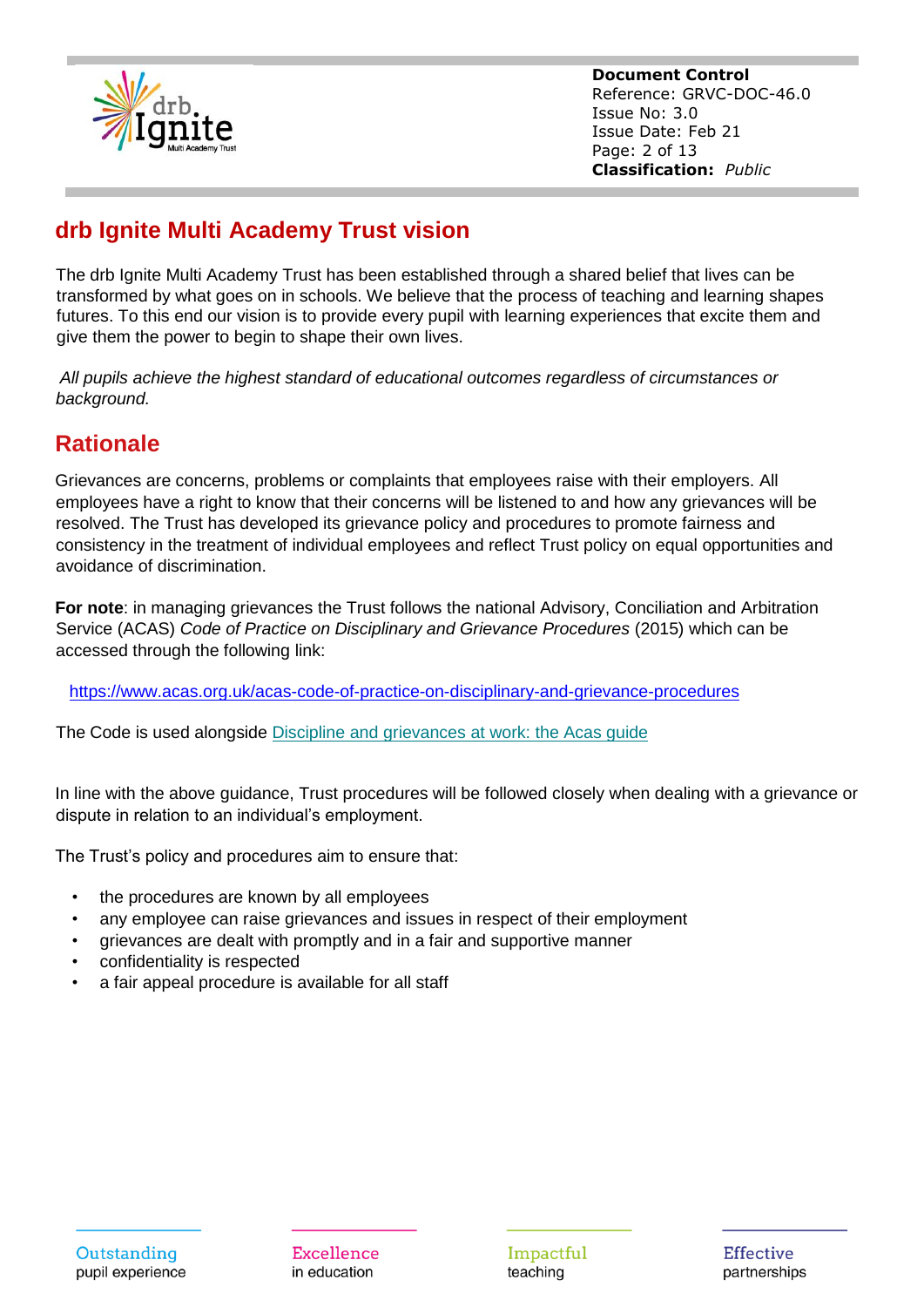

**Document Control** Reference: GRVC-DOC-46.0 Issue No: 3.0 Issue Date: Feb 21 Page: 3 of 13 **Classification:** *Public*

## **Scope**

The policy and procedures apply to employees in the Trust and its schools. They exclude matters relating to:

- appeals against grading
- discipline and dismissal
- harassment
- matters over which the school/Trust has no control

The grievance procedure will not be available to employees who:

- have been notified of the date of an interview or disciplinary hearing concerning an alleged act of misconduct by them and whose declared grievance is connected with that matter
- have been notified of the date of an interview or formal hearing concerning alleged unsatisfactory performance by them and whose grievance concerns are connected with that matter or the arrangements for that interview or hearing

Also, the procedure will not be available to employees who have grievances which:

- are matters of principle
- fail to comply with the relevant time limits in the procedure, unless the Trust and the employee (or their representative) concur in advance to a particular time limit being waived
- attempt to restart the grievance procedure in respect of a grievance which has been heard and resolved under the procedure within six months of that hearing, unless the grievance is about actions which have taken place after the earlier grievance was decided upon.

## **Nature of grievance**

Grievances can arise from a variety of sources and it is important for the Trust and its workforce to recognise that many potential problems and difficulties can be, and are better, resolved informally and as quickly as possible. Formal procedures are intended to be used for problems which are serious in themselves, or serious because they remain unresolved after informal steps have failed to achieve a satisfactory outcome.

## **Responsibilities**

#### **1.The employee**

Employees must first discuss a grievance with their line manager, as soon as possible and no later than 2 months of the event giving rise to the grievance unless the line manager is the subject of the grievance or it is otherwise inappropriate to raise the grievance with the line manager. The employee has the duty to use every endeavour to resolve the dispute satisfactorily. The Trust Board expects that employees will also set out with the intention of settling the dispute as speedily as possible.

Excellence in education

Impactful teaching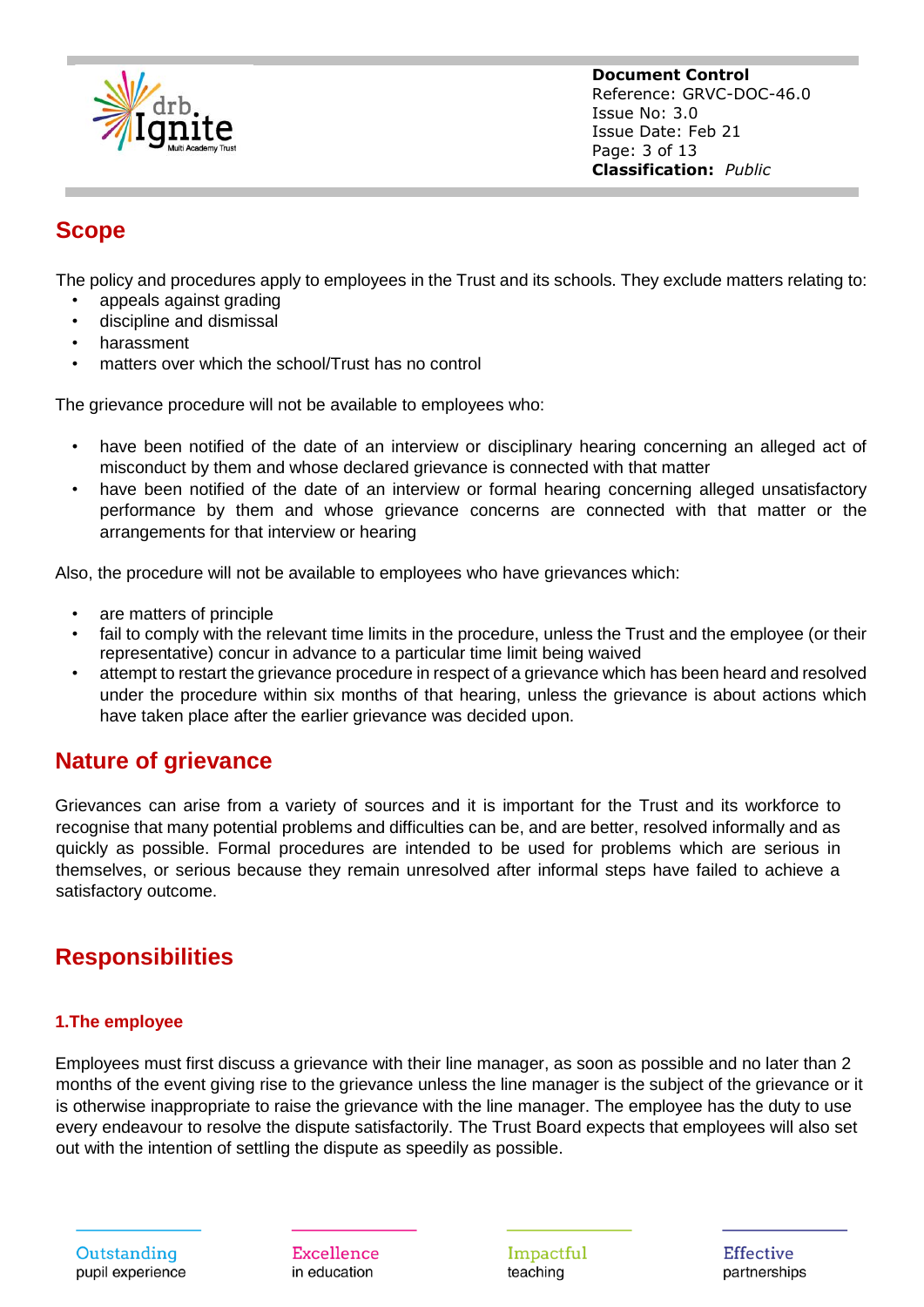

**Document Control** Reference: GRVC-DOC-46.0 Issue No: 3.0 Issue Date: Feb 21 Page: 4 of 13 **Classification:** *Public*

Where an employee is aggrieved on any matters involving other staff, they should discuss the matter initially with the individual concerned. If they feel unable to do this or this fails to resolve the matter, it should be raised with their line manager unless the line manager is the subject of the grievance or it is otherwise inappropriate to raise the grievance with the line manager. If the dispute cannot be resolved informally the employee must follow the formal procedures set out below. If the employee is not satisfied with the final decision he/she has a right of appeal to the Trust Board.

#### **2.Trust Board**

The Trust Board is responsible for the overseeing and reviewing the Trust's *Grievance Policy and Procedures.* The Trust Board has delegated the responsibility for dealing with staff grievances to the CEO and headteachers.

#### **For note:**

- If a headteacher has a grievance or the grievance is against a headteacher, the matter will be dealt with by the Trust CEO, or if appropriate by another nominated director. Depending on the seriousness of the grievance a risk and scoping exercise may take place to ascertain whether a more formal investigation of the issues is required
- A Trust headteacher has the power to delegate responsibility for dealing with a grievance to an appropriate line manager at the informal stage. Should the grievance become formal the headteacher should consult with the Trust and a a risk and scoping exercise may take place to ascertain whether a more formal investigation of the issues is required. If this is the case, the decision to uphold/not uphold the grievance will lie with the Trust/headteacher.
- The Trust Board will appoint an Appeal Panel to hear any appeals arising from a Trust/headteacher decision. Otherwise Trustees will play no part in the grievance procedures.

#### **3. Trust CEO**

The CEO's role is to ensure employee rights are appropriately understood and recognised across the Trust. This means developing the skills needed for open conversation and to make mediation a part of everyday working life. This will help to ensure the majority of grievances can be dealt with successfully informally without the need to move to more formalised procedures. The Trust believes that by building this approach into the organisation's culture, along with strong values and a collective belief, there are likely to be less instances where a formal grievance procedure needs to be invoked.

#### **4. School headteacher**

At school level, the headteacher has responsibility for managing the Trust's grievance procedures and for resolving grievances informally as far as is reasonably practicable. The headteacher is required to ensure that the procedures are known to all staff.The headteacher has the delegated power to require appropriate line managers to resolve grievances and disputes informally in the first instance, and to pass the matter to the headteacher if it has proved impossible to resolve satisfactorily.

Excellence in education

Impactful teaching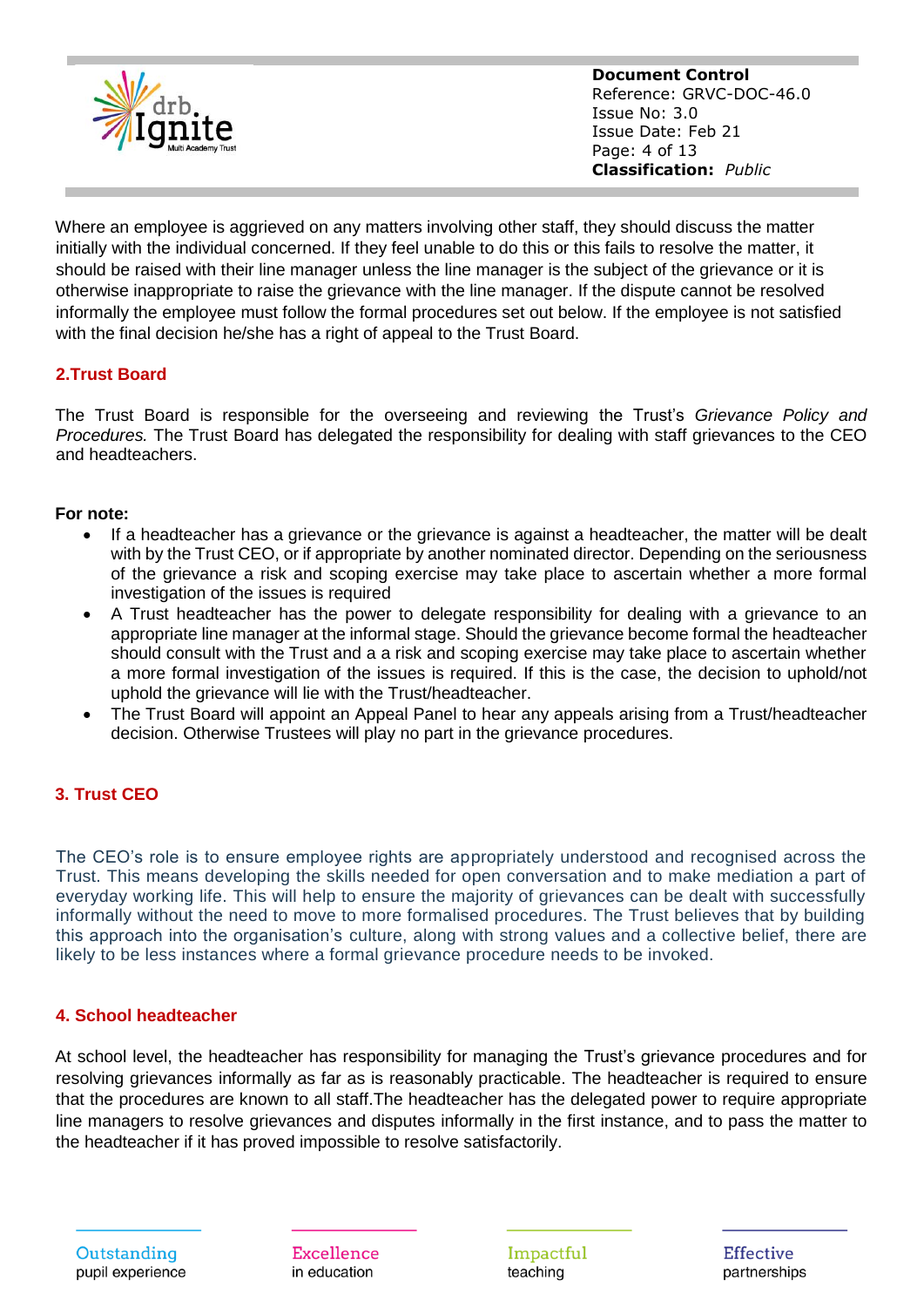

**Document Control** Reference: GRVC-DOC-46.0 Issue No: 3.0 Issue Date: Feb 21 Page: 5 of 13 **Classification:** *Public*

When the grievance has been formally raised with the headteacher he/she will conduct a risk and scoping exercise to ascertain whether a formal investigation into the issues raised is required. If this is the case, he/she will liaise with the Trust and an Investigating Officer may be commissioned to act on the Trust's behalf. It will be made clear to the employee that the responsibility for this decision lies with the headteacher and the Trust. The investigating officer must aim to resolve any formal grievances referred to him/her as promptly and as sensitively as possible. The investigating officer must advise the employee, in writing, that he/she may be accompanied by a trade union representative or school colleague to any grievance meeting.

The Trust/headteacher must ensure that any decision regarding the outcome of the grievance is communicated to the employee, wherever possible, at the end of the meeting and confirmed in writing within 5 working days. The letter must also confirm to the employee their right to appeal to the Trust Board and to be accompanied by a trade union representative or school colleague at the appeal meeting.

#### **5.Investigating Officer**

The Investigating Officer will be responsible for investigating the grievance at the request of the Trust/ headteacher. He/she will carry out a thorough investigation, after which he/she will make findings and recommendations. The Investigating Officer does not have the authority to make decisions. unless that authority has been delegated to them by the Trust Board. During the course of the investigation, the Investigating Officer may be supported by the Trust's HR Lead Officer.

#### **6.Line Manager**

Line managers have the responsibility for ensuring that any informal grievance brought to their attention is considered promptly and a resolution sought. They are expected to apply the Trust's procedures and conduct any investigation in a sensitive and considerate manner. The line manager is expected to inform the head teacher immediately that a grievance has been raised and is being dealt with informally. The line manager must reply orally to n employee as soon as possible and no later than 2 working days after the informal grievance is raised. If it proves impossible to resolve a grievance satisfactorily the line manager should refer the matter to the headteacher with the consent of the complainant.

#### **7.Employee's companion**

The employee's Trade Union representative/school colleague has the right to:

- address the hearing, putting the employee's case
- sum up the case
- respond on the employee's behalf to any views expressed at the hearing
- confer with employee during the hearing.

The Trade Union representative/school colleague may not answer on behalf of the employee any questions put directly to the employee and may not address the hearing if the employee indicates that he/she does not want the companion to do so.

Excellence in education

Impactful teaching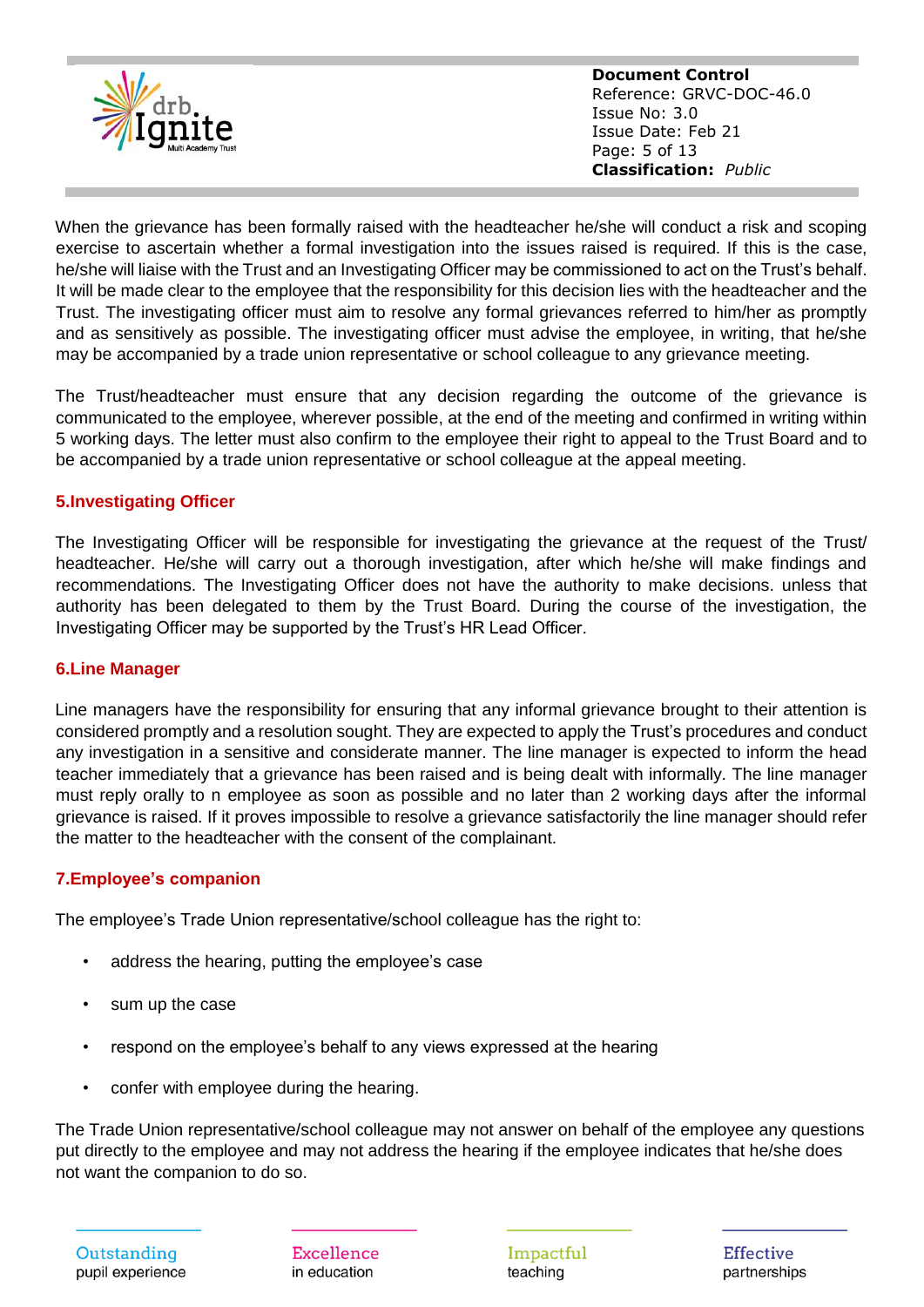

**Document Control** Reference: GRVC-DOC-46.0 Issue No: 3.0 Issue Date: Feb 21 Page: 6 of 13 **Classification:** *Public*

The Trade Union representative/school colleague may not stop the employee explaining his/her case, nor prevent anyone else at the hearing from making a valid contribution.

## **The investigation procedure**

The Trust's Investigation procedure follows the ACAS model and has six defined stages:

- Step 1: Deciding if there needs to be an investigation
- Step 2: Preparing for an investigation
- Step 3: Carrying out an investigation
- Step 4: Witnesses
- Step 5: Producing the investigation report
- Step 6: Carrying on with the disciplinary/grievance process

#### **Step 1: Deciding if there needs to be an investigation**

When there is a possible workplace disciplinary or grievance issue, the Trust will find out all it reasonably can about the issue. This is known as an *investigation*. This will:

- see if there is a case to answer
- make sure everyone is treated fairly
- gather evidence from all sides
- help the Trust to see what should happen next

At any stage the Trust can still look at whether:

- the formal procedure needs to carry on
- the issue can be resolved informally instead

#### **For note:** *Following a fair procedure*

To protect everyone involved in a disciplinary or grievance case, the Trust must make sure it follows a fair procedure. The investigation is an important part of this.

If the Trust does not carry out a reasonable investigation, any decisions it makes in the disciplinary or grievance case are likely to be unfair. This could risk legal action.

Trust procedure and investigations follow the Acas Code of Practice on [disciplinary](https://www.acas.org.uk/acas-code-of-practice-on-disciplinary-and-grievance-procedures) and grievance [procedures.](https://www.acas.org.uk/acas-code-of-practice-on-disciplinary-and-grievance-procedures) If a disciplinary or grievance case reaches an [employment](https://www.acas.org.uk/making-a-claim-to-an-employment-tribunal) tribunal, judges will look at whether the Trust has followed the Acas Code of Practice in a fair way.

## **Step 2: Preparing for an investigation**

If the Trust decides to investigate a disciplinary or grievance issue, it will start as soon as possible. This is to make sure it is treating the employee fairly. For example, people might remember a situation more clearly the sooner they're asked about it.

#### **Who will carry out the investigation**

Where possible, the Trust will get somebody who's not involved in the case to carry out the investigation, for example another manager or someone from HR. This is to keep things as fair as possible. The Trust will also

Excellence in education

Impactful teaching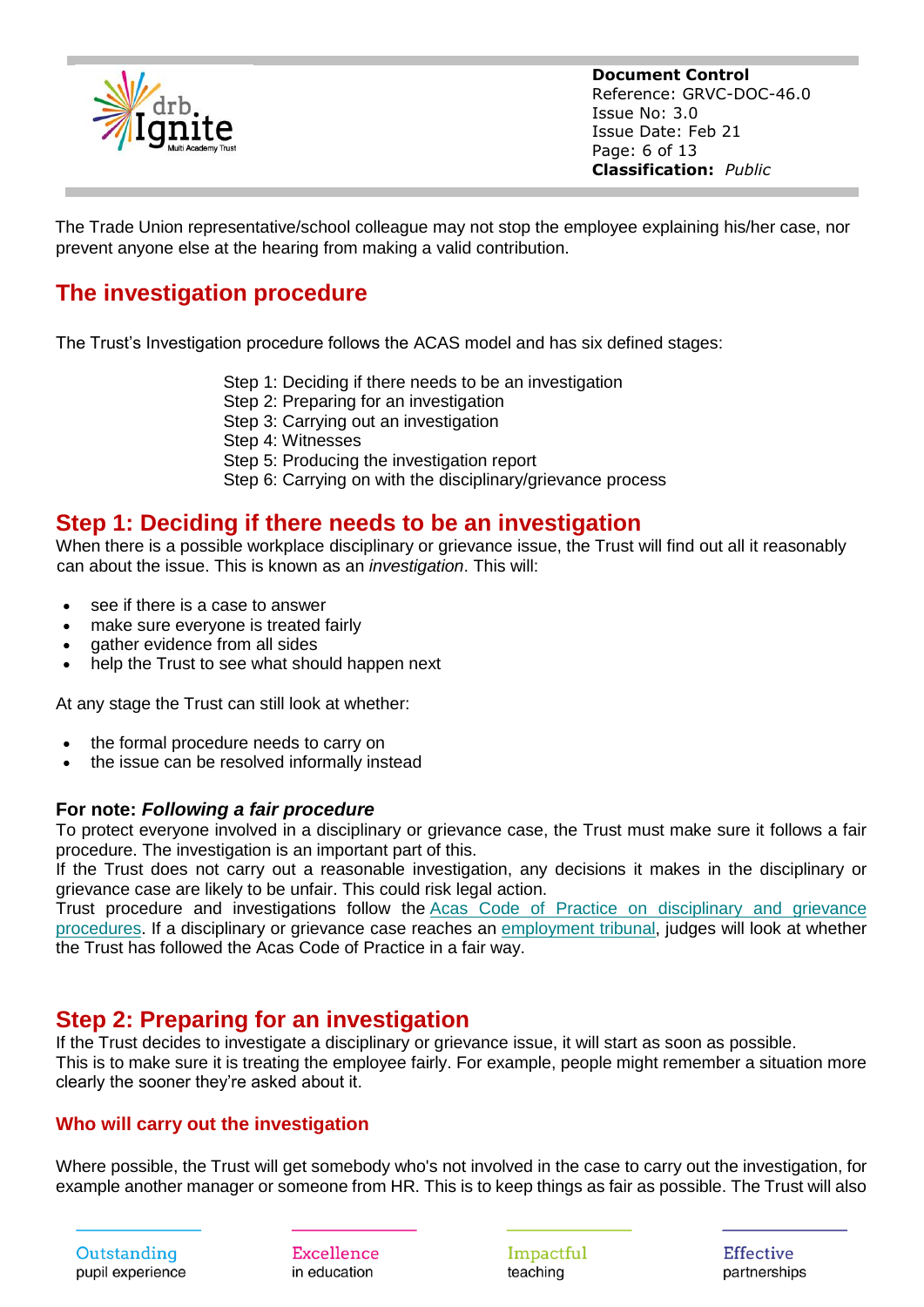

**Document Control** Reference: GRVC-DOC-46.0 Issue No: 3.0 Issue Date: Feb 21 Page: 7 of 13 **Classification:** *Public*

think about who will handle matters if further action is needed. Where possible, a different person should handle each step of the disciplinary procedure that is needed:

- the investigation
- the disciplinary hearing and outcome
- the appeal hearing (if an appeal is raised)

Where possible, the Trust will assign a more senior person to handle the disciplinary hearing and outcome than the person assigned to the investigation.

#### **Making an investigation scoping plan and risk assessment**

The Trust and the person investigating should begin by making an investigation scoping plan and risk assessment. This should include:

- what needs to be investigated
- who is carrying out the investigation
- anyone who needs to be spoken with ('witnesses')
- any sources of evidence, for example work records, emails, documents
- any time limits
- policies or Trust guidelines to follow
- whether the person investigating is expected to give recommendations at the end of the investigation
- setting out the importance of confidentiality
- risk assessment to the Trust
- any other relevant points or information

A clear plan helps to:

- make the investigation as quick and easy as possible
- make clear exactly what needs to be done
- make sure the process is full and fair
- avoid negative effects on staff or the business

#### **Telling the employee**

The Trust/headteacher or person investigating should tell the employee with the disciplinary or grievance issue as soon as they decide to open an investigation. This is unless the Trust thinks there is a risk that the employee might tamper with evidence or influence witnesses. In this case, the Trust will wait until there is less risk of this. When the Trust tells the employee it is opening an investigation, it will explain the following:

- why it is carrying out an investigation
- who will be carrying it out
- what they are going to do
- that they will need to talk to any witnesses
- how long it could take
- what will happen next, for example a meeting
- that everything will be kept confidential

The Trust recognises that an investigation can be highly stressful for the employee in either disciplinary or grievance cases. The Trust will proceed sensitively at all times and will consider the wellbeing and mental health of its employees, offering support where needed.

Outstanding pupil experience Excellence in education

Impactful teaching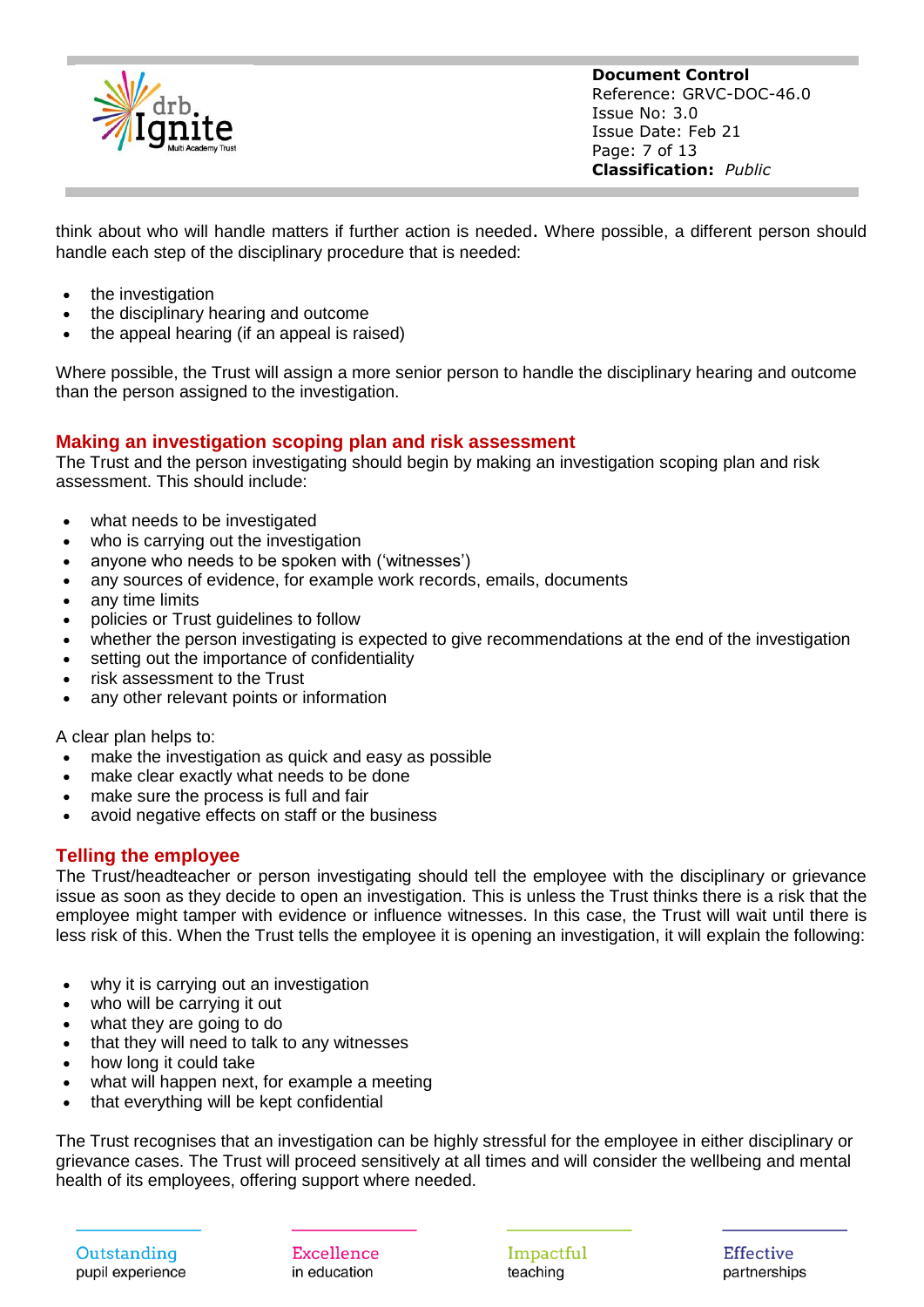

**Document Control** Reference: GRVC-DOC-46.0 Issue No: 3.0 Issue Date: Feb 21 Page: 8 of 13 **Classification:** *Public*

#### **Deciding whether to suspend an employee in a disciplinary case**

The Trust will try to avoid suspending an employee under a disciplinary investigation. The Trust will aim to make other arrangements rather than suspension. For example, the employee may be assigned work somewhere else in the organisation temporarily.

The Trust will only consider suspension during an investigation if it believes it is needed to protect any of the following:

- the investigation
- the Trust and its schools
- other employees
- the employee under investigation

If suspension is necessary, the Trust will:

- explain to the employee the reason for their suspension
- make clear it does not mean the Trust believes the employee is quilty
- still pay the employee in full throughout their suspension
- keep the suspension confidential wherever possible
- keep the suspension under close review
- make sure it only lasts for as long as necessary
- explain the employee's responsibilities during their suspension, for example to not contact colleagues
- name a person the employee can contact if they have any concerns
- keep regular contact with the employee throughout

#### **Looking after employee's wellbeing and mental health**

Being suspended can be very stressful, so the Trust will ensure it considers the wellbeing and mental health of the employee. Looking out for the employee's wellbeing and offering support can help prevent:

- mental health issues arising
- existing mental health issues getting worse

## **Step 3: Carrying out an investigation**

In a disciplinary or grievance investigation, the person investigating should do their best to:

- be fair and objective
- follow any policies or guidelines your workplace might have
- get as much information on the case as is reasonable
- not try to prove guilt but get balanced evidence from both sides
- keep the case confidential

In a disciplinary procedure, the person investigating should be finding out if there is an issue that needs to be addressed, not trying to prove guilt.

#### **How long an investigation needs to take**

While an investigation should be completed as quickly as possible, it always needs to be thorough and fair. Some investigations might take longer depending on the case and how many people need to give information. For example, a simple case might only take a day to gather enough information, whereas a more complicated case could take several weeks. The employer or person investigating should set a reasonable timescale and tell the employee. If it is found that more time is needed during the investigation, this should be allowed for. Any delays should be explained to everyone involved and written in the investigation report.

Outstanding pupil experience Excellence in education

Impactful teaching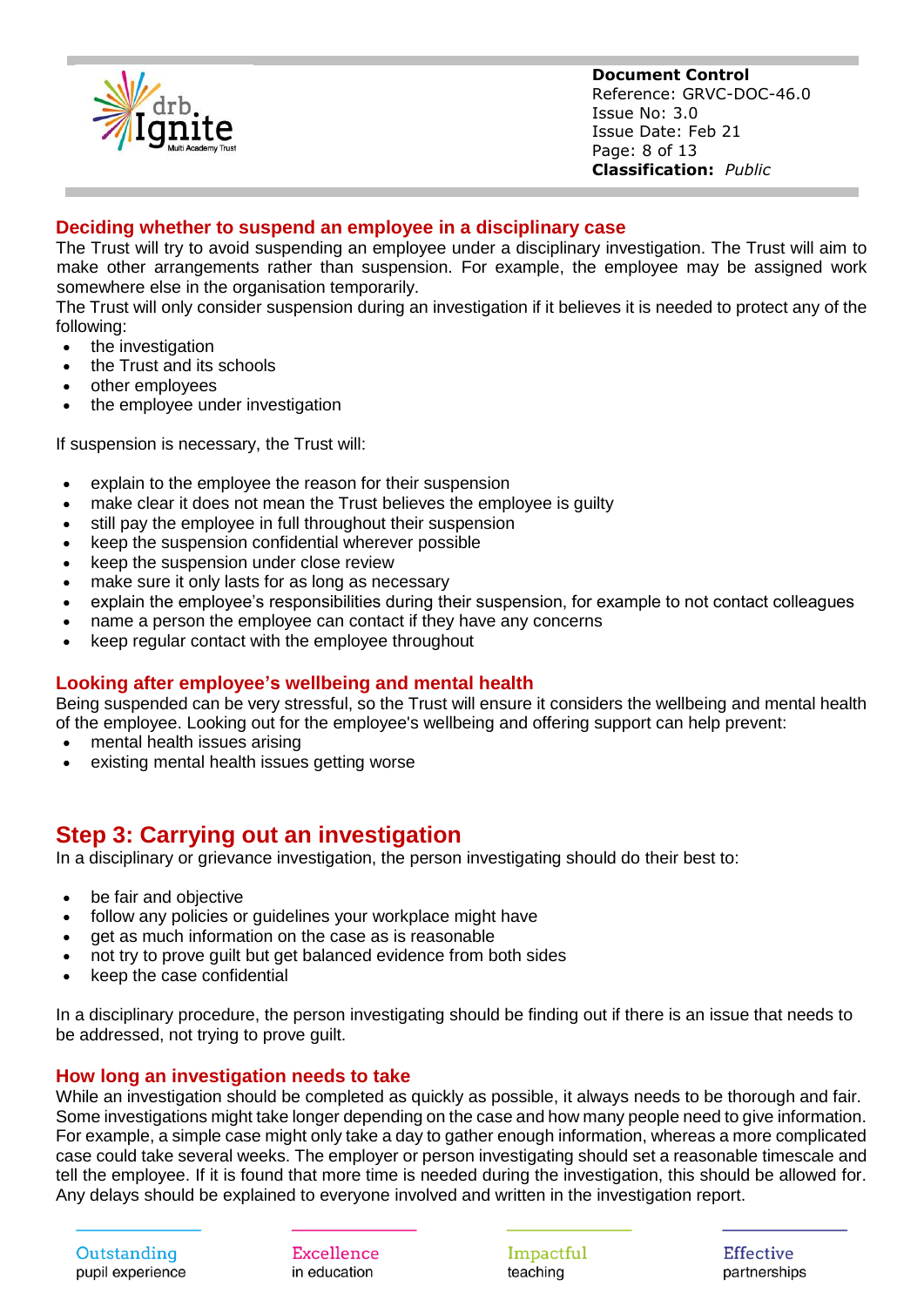

**Document Control** Reference: GRVC-DOC-46.0 Issue No: 3.0 Issue Date: Feb 21 Page: 9 of 13 **Classification:** *Public*

#### **Getting physical evidence**

The person investigating should get all the information they reasonably can and need for the case. They should work out what physical evidence is needed based on:

- what is laid out in the investigation plan
- what sources of information they can use

More evidence might come to light as the investigation goes on, so the person investigating should allow for this. Types of physical evidence could include:

- emails
- paperwork
- receipts
- computer records
- phone records
- CCTV recordings
- attendance records

The person investigating must consider the ways they can get information and:

- follow the law (for example, on data protection, GDPR and employment contracts)
- respect the employee's right to privacy
- keep a written record of how and why they got any evidence.

**For note:** More information can be found through the following links:

- data protection on the Information [Commissioner's](https://ico.org.uk/for-organisations/guide-to-data-protection/) Office (ICO) website
- gathering evidence in the right way in the Acas guide to conducting workplace [investigations](https://archive.acas.org.uk/media/4483/Conducting-workplace-investigations/pdf/Conducting_Workplace_Investigations.pdf)

#### **Holding investigation meetings**

In both disciplinary and grievance investigations, the person investigating might also need to get information from:

- the employee
- other employees involved ('witnesses')
- other witnesses, for example parents

#### **The right to be accompanied**

*The right to be accompanied* means that by law, the employee can bring a relevant person *companion*:

- in a grievance procedure: to any meetings
- in a disciplinary procedure: to a meeting or hearing that will give or confirm a formal warning or other disciplinary action

#### **If there is the right to be accompanied**

If the employee or worker has the right to be accompanied, they must choose their companion from one of the following:

- a work colleague
- a workplace trade union representative who's certified or trained in acting as a companion
- an official employed by a trade union

Excellence in education

Impactful teaching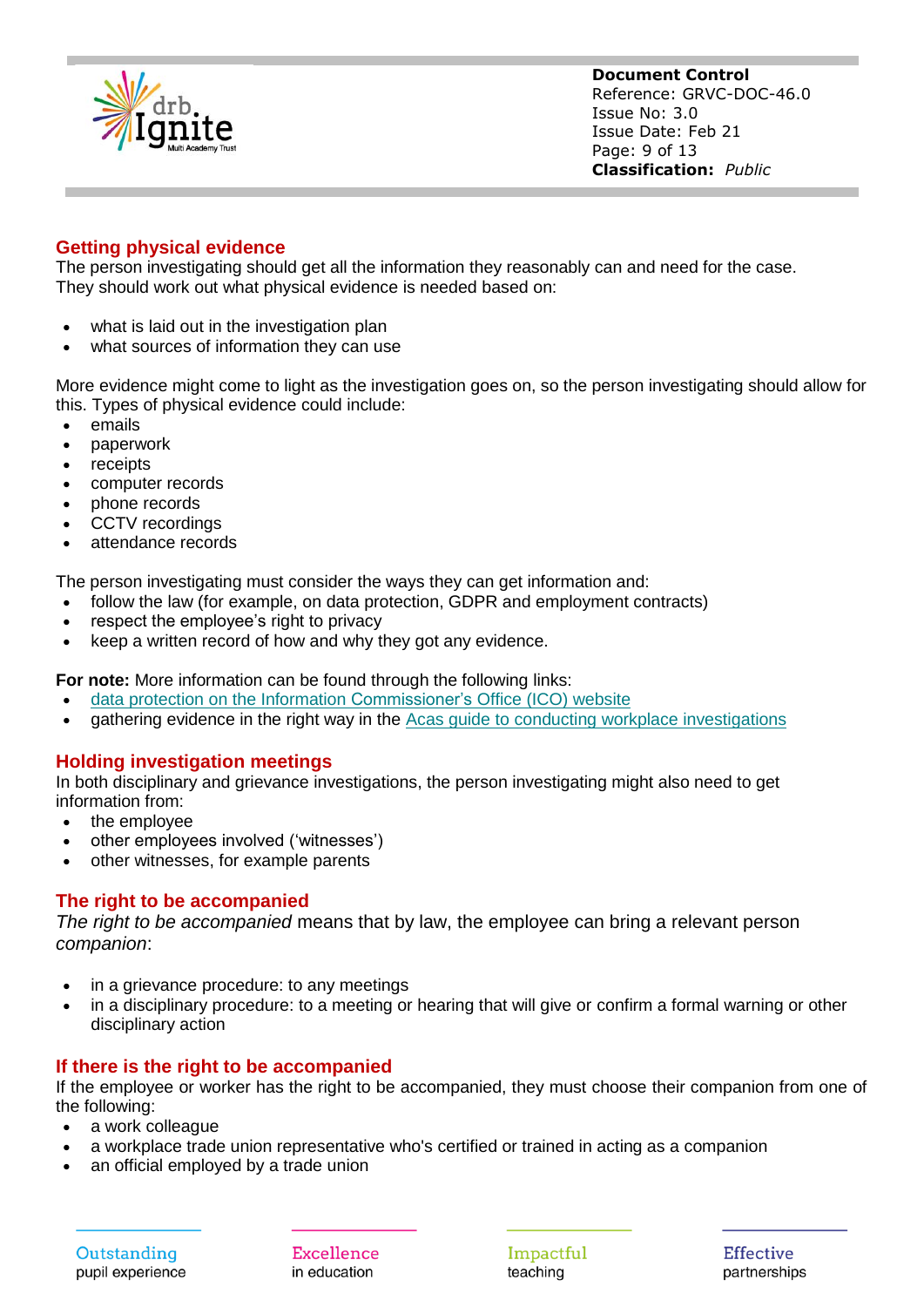

**Document Control** Reference: GRVC-DOC-46.0 Issue No: 3.0 Issue Date: Feb 21 Page: 10 of 13 **Classification:** *Public*

**For note:** Under discrimination law, the Trust will make reasonable [adjustments](http://archive.acas.org.uk/index.aspx?articleid=6074) for disabled employees. This might mean allowing someone else to attend, for example a support worker or someone with knowledge of the disability and its effects. More information about the right to be accompanied can be found in the [Acas](https://archive.acas.org.uk/media/1043/Discipline-and-grievances-at-work-The-Acas-guide/pdf/DG_Guide_Feb_2019.pdf) guide to discipline and [grievance](https://archive.acas.org.uk/media/1043/Discipline-and-grievances-at-work-The-Acas-guide/pdf/DG_Guide_Feb_2019.pdf)

#### **Absence from an investigation meeting**

If the employee with the disciplinary or grievance issue needs to go to an investigation meeting but does not attend, the person investigating should rearrange the meeting. The Trust or person investigating should see if it would help to make other arrangements. For example, if the employee is off with stress and is worried about coming to the workplace, they could hold the meeting somewhere else. If the employee is too sick or keeps refusing to attend, the person investigating will need to look at all other evidence and make a reasonable decision. They could also look at:

- the seriousness of the disciplinary or grievance issue
- how the Trust has dealt with similar cases in the past
- getting a medical opinion on whether the employee is fit to attend the meeting (with the employee's permission)

The employer might decide they need to carry on with the investigation without the employee. If so, the employer must:

- carry out the investigation in as full and fair a way as possible
- tell the employee

#### **Looking after employees' wellbeing and mental health**

Being under investigation can be very stressful, so it is important that employers consider the wellbeing and mental health of their employees.

Looking out for employees' wellbeing and offering support can help prevent:

- absence
- mental health issues arising
- existing mental health issues getting worse

For example, as well as regular communication, the employer could arrange any meetings in a more private and comfortable location if this would help an employee.

## **Step 4: Witnesses**

Witnesses can give important evidence that might help decide the outcome of a disciplinary or grievance case. If there is anyone with information about the discipline or grievance issue (*a witness*), the person investigating can ask them to write it down in *a witness statement*.The person investigating can also have a meeting with a witness to ask them what they know or saw. Someone should take notes during the meeting. At the end of the meeting, the witness should sign the notes and these can also form a witness statement.

#### **Taking a witness statement**

The person investigating might decide a witness can give a statement without having a meeting, if the witness:

- is not an employee, for example a parent
- only needs to give very simple information
- is ill and cannot come to an investigation meeting

The person investigating should ask the witness to write:

answers to specific questions, where necessary

Outstanding pupil experience Excellence in education

Impactful teaching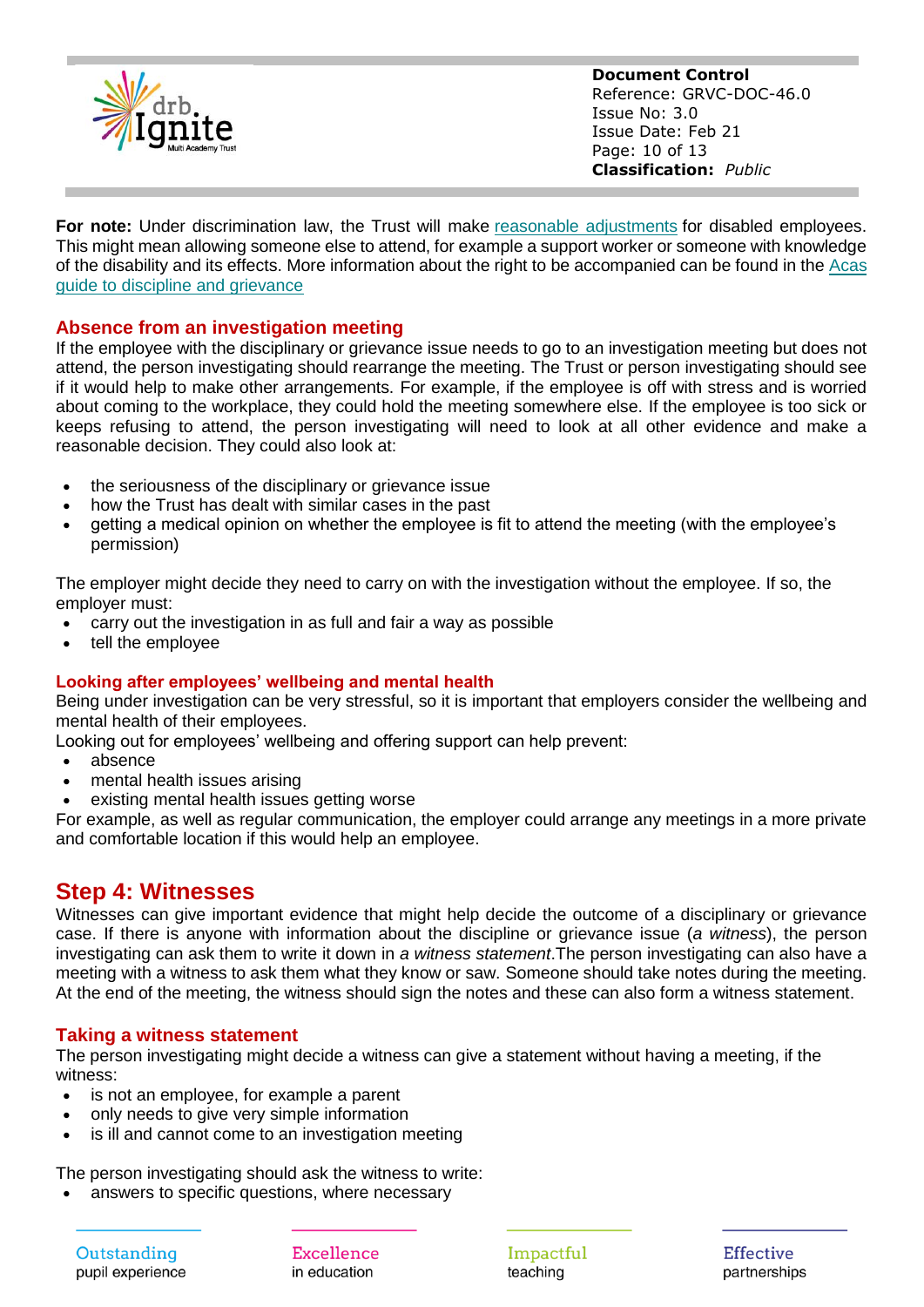

**Document Control** Reference: GRVC-DOC-46.0 Issue No: 3.0 Issue Date: Feb 21 Page: 11 of 13 **Classification:** *Public*

- their name and, where applicable, job title
- the date, place and time of any relevant issues
- what they saw, heard or know
- the reason why they were able to see, hear or know about the issues
- the date and time of writing their statement
- their signature

**For note:** the witness should have reasonable time to give their statement.

#### **Talking to a large number of witnesses**

If a large number of people witnessed the same incident, the person investigating should:

- talk to some of the witnesses
- check whether they're broadly saying the same thing

The person investigating does not have to talk to all witnesses, unless either of the following apply:

- they feel they're not getting enough information
- there are significant differences in what the witnesses say

#### **Taking records**

The person investigating will assign a person to take notes and they will be called the Investigation Administrator. They will make notes that ar signed off by the witness prior to inclusion in the investigation report. The Trust follows the guidance on recording investigation meetings as set out in the Acas guide to conducting workplace [investigations](https://archive.acas.org.uk/media/4483/Conducting-workplace-investigations/pdf/Conducting_Workplace_Investigations.pdf)

#### **Sharing information and confidentiality**

- When asked to give information a witness should give their consent to the sharing of their information if necessary. For example, in case other people working on the investigation need to look at the information.
- The employee under a disciplinary investigation or who has raised a grievance case should be given a copy of any written evidence, including witness statements.
- If someone believes they have been named in a report, they have the right to see any parts that have information about them
- They should not be allowed to see private information about other people.
- If the investigation report includes people's details, the Trust will store it securely and only allow access when necessary. Anyone who has access needs to follow data protection law (UK GDPR).
- The report will be securely disposed of once it's no longer needed or is out of date.

#### **Step Five: Producing the investigation report**

When there is enough information and the investigation is finished, the Investigating Officer will produce a written report with recommendations for next steps. The Trust will share this report with the employee.

#### **Step Six: Carrying on with the disciplinary/grievance procedure**

When the Trust has the investigation report, senior leaders will check again if the issue can be resolved informally. After considering the investigation report, senior leaders may find there is no evidence to carry on with the disciplinary or grievance procedure. In this case, they should end the procedure and tell the employee in question there will be no further action.

Excellence in education

Impactful teaching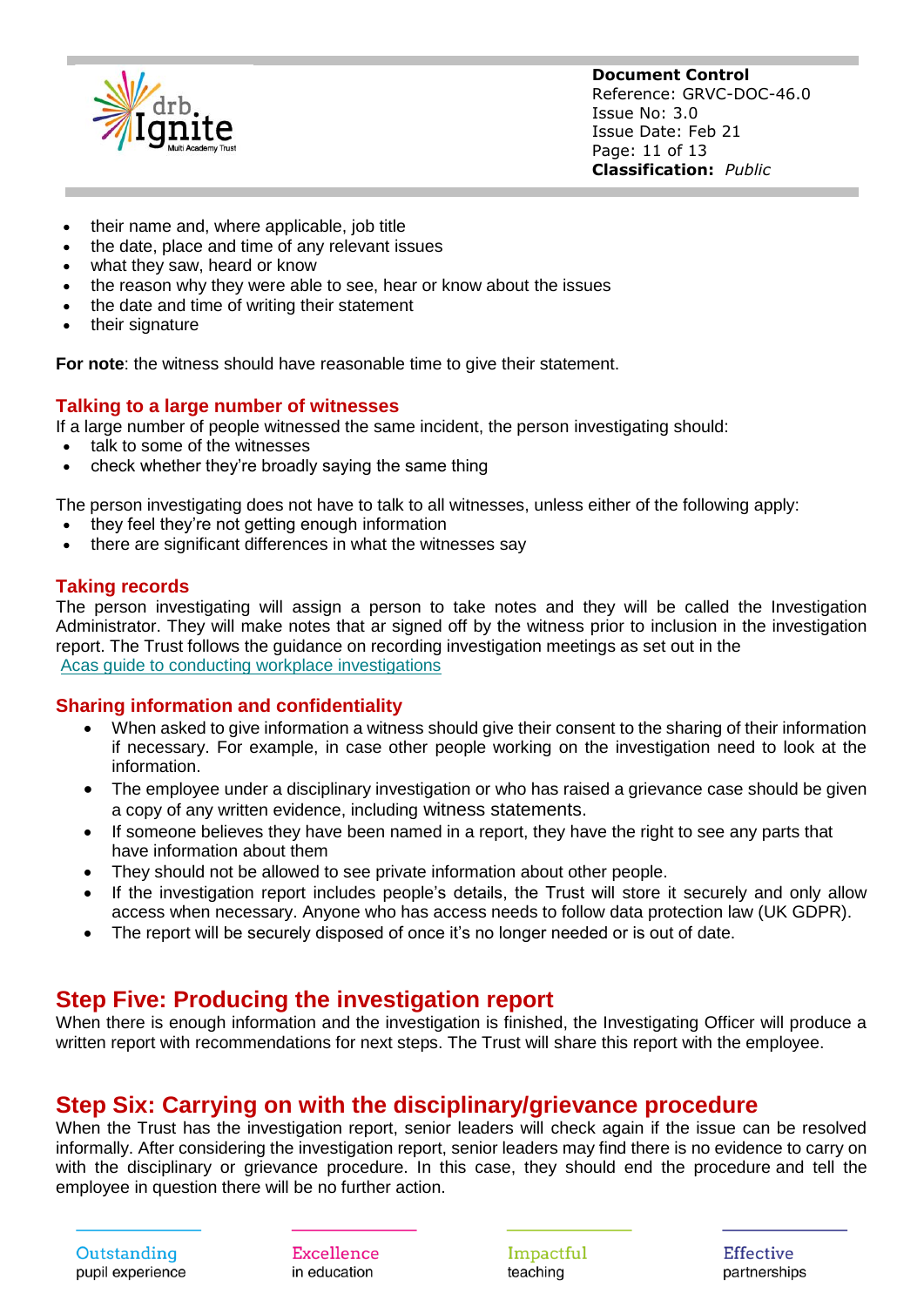

**Document Control** Reference: GRVC-DOC-46.0 Issue No: 3.0 Issue Date: Feb 21 Page: 12 of 13 **Classification:** *Public*

If the employer finds there is an issue that cannot be resolved informally, they should carry on with the procedure by following the Trust's Disciplinary Policy which sets our arrangements for a formal hearing and appeals process. The Policy follows the Acas Standards discipline: the [disciplinary](https://www.acas.org.uk/disciplinary-procedure-step-by-step/step-4-the-disciplinary-hearing) hearing

## **Equal Opportunities**

In grievance procedures all involved will take account of the Trust's Equal opportunities Policy to ensure there is no discrimination on the grounds of sex, race, disability, sexual orientation, religion and belief, or age.

Impactful teaching